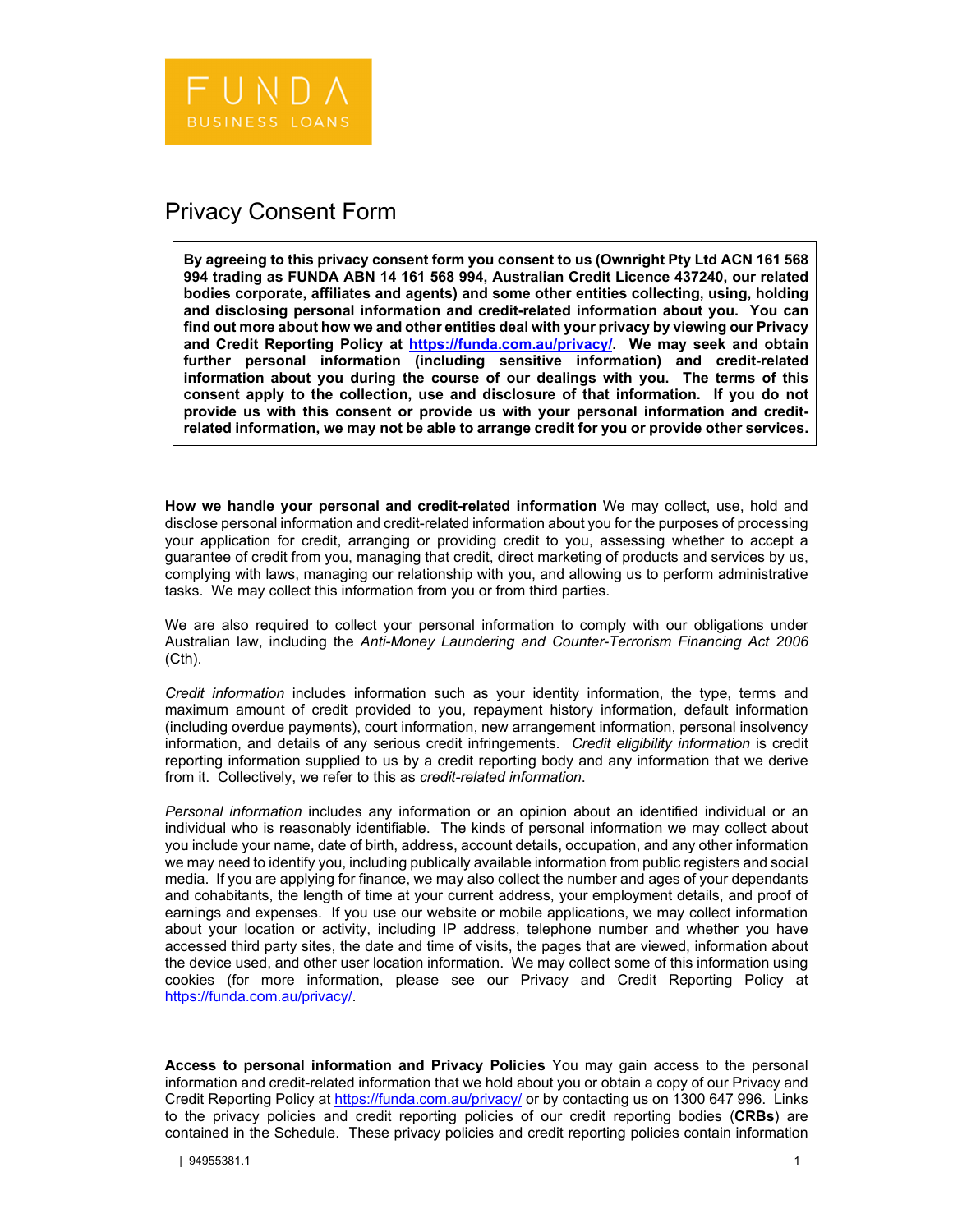about how you may access or seek correction of your personal information and credit-related information, how that information is managed, how you may complain about a breach of your privacy, and how that complaint will be dealt with. They also contain information on *'notifiable matters',* including things such as the information we use to assess your creditworthiness, the fact that CRBs may provide your personal information and credit-related information to credit providers to assist in an assessment of your credit worthiness, what happens if you fail to meet your credit obligations or commit a serious credit infringement (including our right to report a default or a serious credit infringement to CRBs), your right to request that CRBs not use your credit-related information for the purposes of pre-screening credit offers, and your right to request a CRB not to use or disclose creditrelated information about you if you believe you are a victim of fraud.

**Consumer and commercial credit-related information** We may exchange your commercial and consumer credit-related information with entities listed in the Schedule to assess an application for consumer or commercial credit and manage that credit. In particular, we can obtain credit-related information about you from a CRB providing both consumer and commercial credit-related information.

**Exchange information with credit providers** We may exchange your personal information and credit-related information with other credit providers for the purposes of assessing your creditworthiness, credit standing and credit history or credit capacity, as well as assisting you to avoid defaulting on your credit obligations. We may also notify other credit providers of a default made by you.

**Disclose information to guarantors** We may disclose your personal information and credit-related information, including credit eligibility information, to any person who proposes to guarantee or has guaranteed repayment of any credit provided to you or who indemnifies you in any way.

**Exchange information** We may exchange personal information and credit-related information with the following types of entities, some of which may be located overseas. Please see our Privacy and Credit Reporting Policy for more information. The types of entities include:

- CRBs, including for a credit guarantee purpose;
- finance brokers, mortgage managers, and persons who assist us to provide our products to you;
- any person or entity who represents you including financial consultants, accountants, lawyers, mortgage brokers, persons holding power of attorney, guardians and advisers;
- any industry body, government authority, tribunal, court or otherwise in connection with any complaint regarding the approval or management of your lease or loan – for example, if a complaint is lodged about us;
- any investors, agents or advisers, trustees, ratings agency or businesses assisting us with funding for credit made available to you, or any entity that has an interest in your finance or our business;
- any person where we are authorised to do so by law, such as under the *Anti-Money Laundering and Counter Terrorism Financing Act* 2006 (Cth) or by government and law enforcement agencies or regulators;
- entities to whom we outsource some of our functions or that provide information and infrastructure systems;
- trade insurers, other insurers, valuers and debt collection agencies;
- auditors, insurers, re-insurers and health care providers;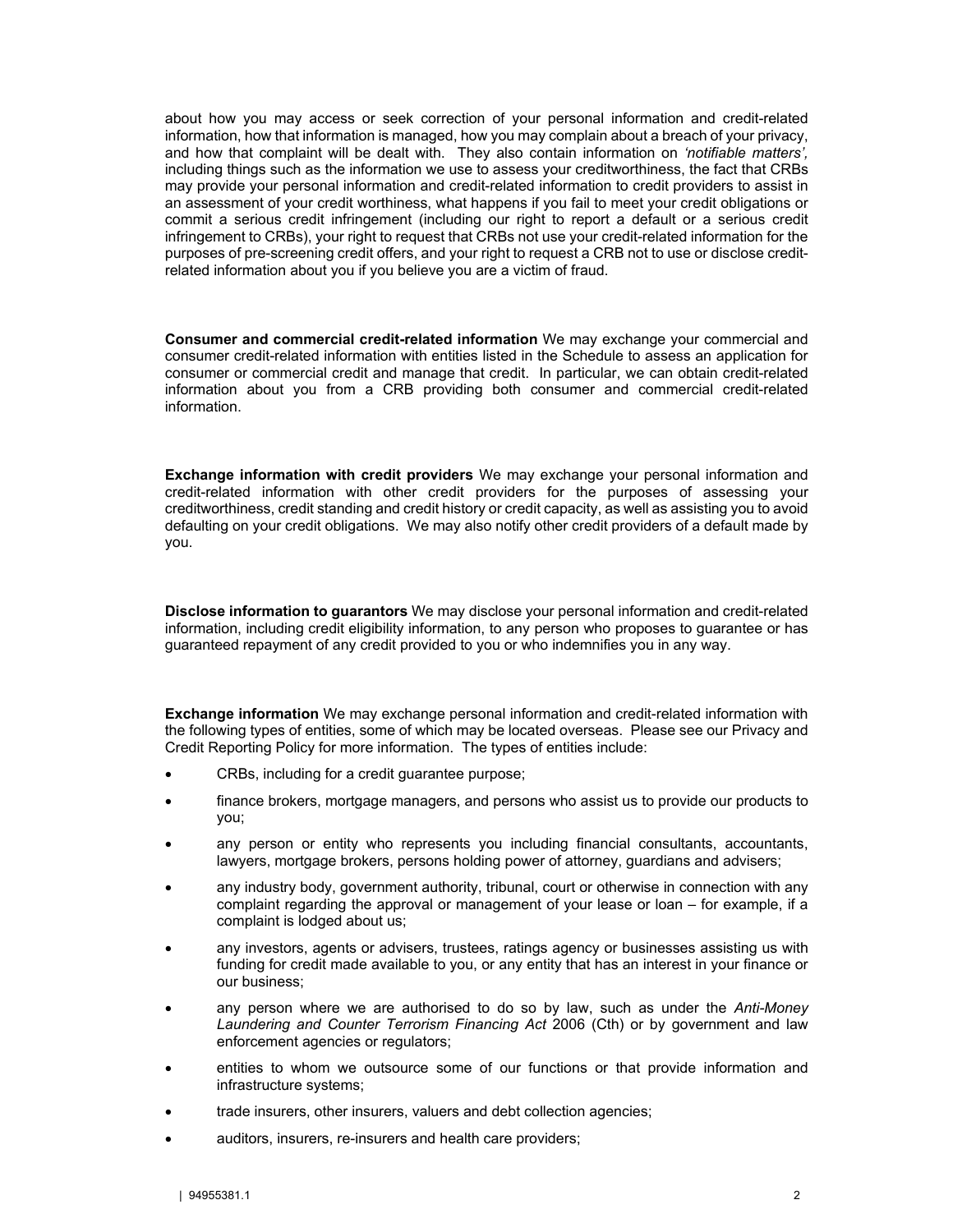- other borrowers or guarantors (if more than one) or borrowers or prospective borrowers of any credit you guarantee or propose to guarantee;
- any person where have provided us consent;
- any of our associates, related entities or contractors such as claims related providers, including assessors and investigators that help us with claims;
- your referees, such as your employer, to verify information you have provided;
- any person considering acquiring an interest in our business or assets;
- associated businesses that may want to market products to you;
- other financial institutions for example, to process a claim for mistaken payment; and
- any organisation providing online verification of your identity.

**Customer identification** We may disclose personal information about you to an organisation, including a CRB, to verify your identity. The organisation will give us a report of whether or not the information we have matches information held by the organisation. If we use these methods and are unable to verify your identity in this way, we will let you know. We may also use information about your Australian Passport, state or territory driver licence, Medicare card, citizenship certificate, birth certificate and any other identification documents to match those details with the relevant registries using third party systems and to record the results of that matching.

**Overseas Disclosure** We may disclose your personal information and credit-related information to overseas entities, including related entities and service providers located overseas. Overseas entities may be required to disclose information to relevant foreign authorities under a foreign law. More information on overseas disclosure may be found in the entities' privacy policies. Whilst we attempt to select and secure reputable offshore service providers, we are not liable for any breach or misuse of information sent offshore. An overseas entity may not be subject to privacy laws or principles similar to those which apply in Australia, and any information disclosed to an overseas entity may not have the same protection as under the Australian privacy law. You may not be able to seek redress for any breach of your privacy which occurs outside of Australia.

**Storage and Security** We may store your personal information and credit-related information in cloud or other types of networked or electronic storage and will take reasonable steps to ensure its security. However, it is not always practicable to find out where your information may be accessed or held, as electronic or networked storage can be accessed from various countries via an internet connection.

**Credit Reporting Bodies** We may exchange your personal information and credit-related information with the CRBs listed below. The information may be included in reports that the CRBs give other organisations (such as other lenders) to help them assess your credit worthiness. Some of the information may adversely affect your credit worthiness (for example, if you have defaulted on your loan) and, accordingly, may affect your ability to obtain credit from other lenders.